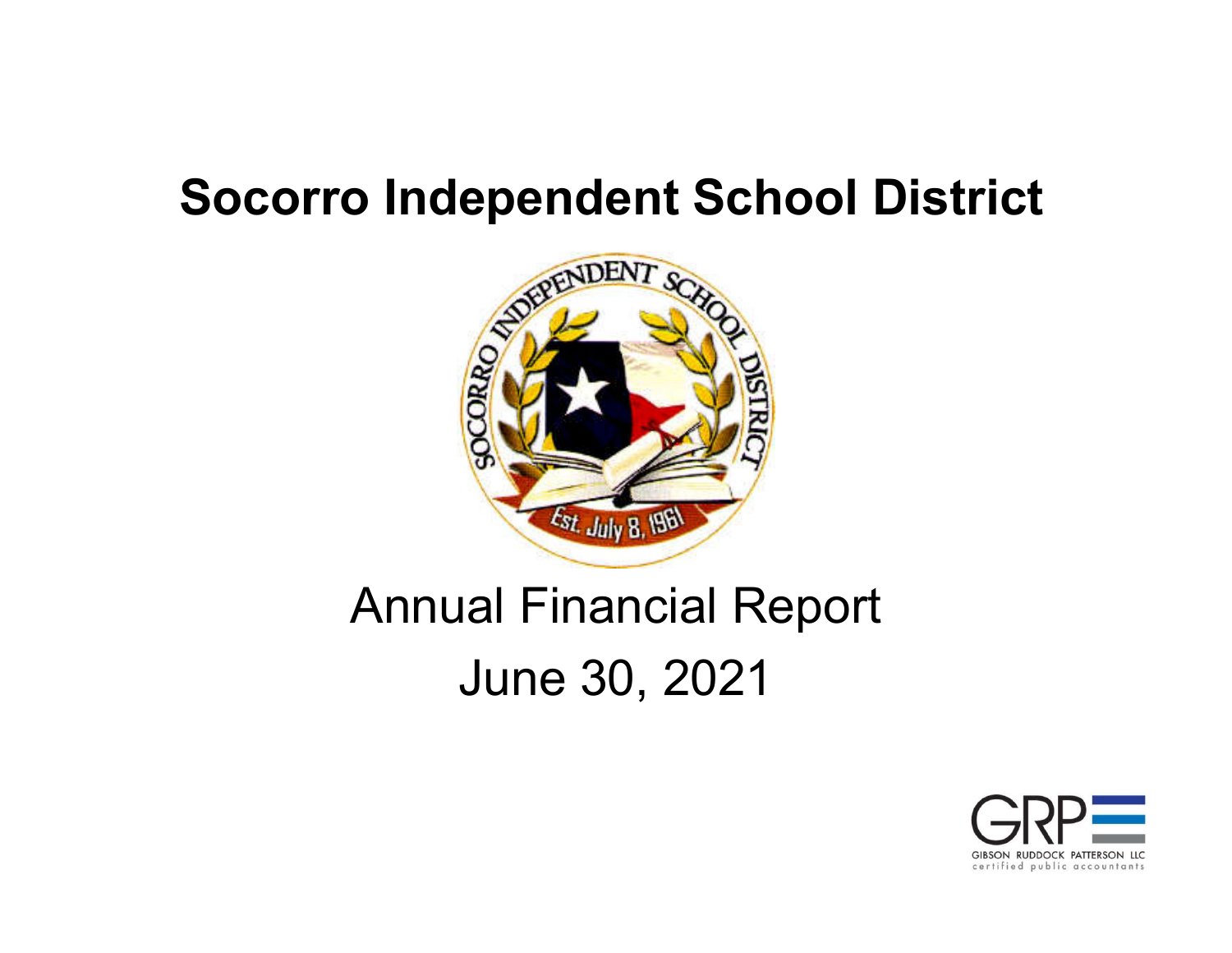

## **Socorro Independent School District** Comparison of District Revenue



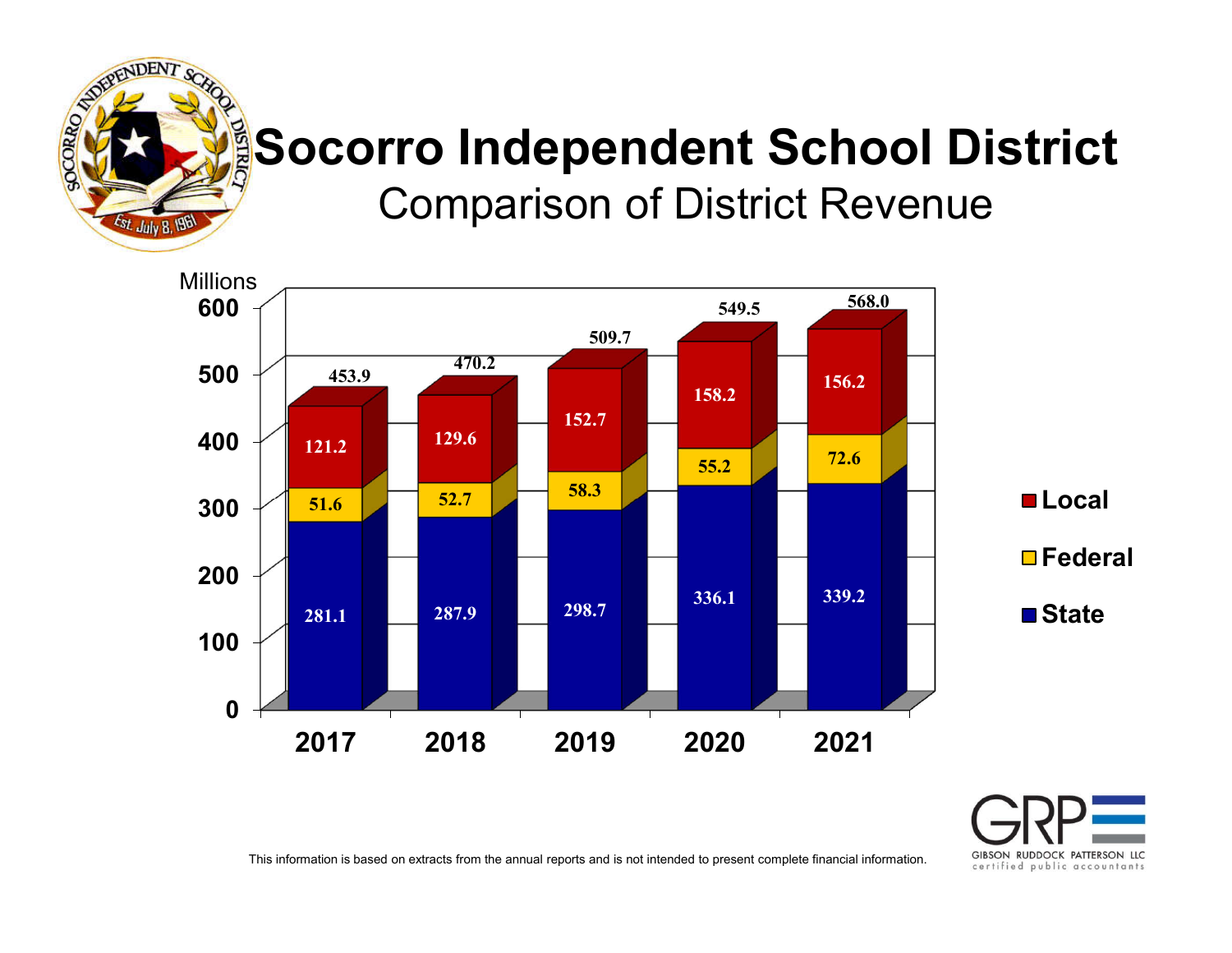

## **Socorro Independent School District** % Comparison of District Revenue



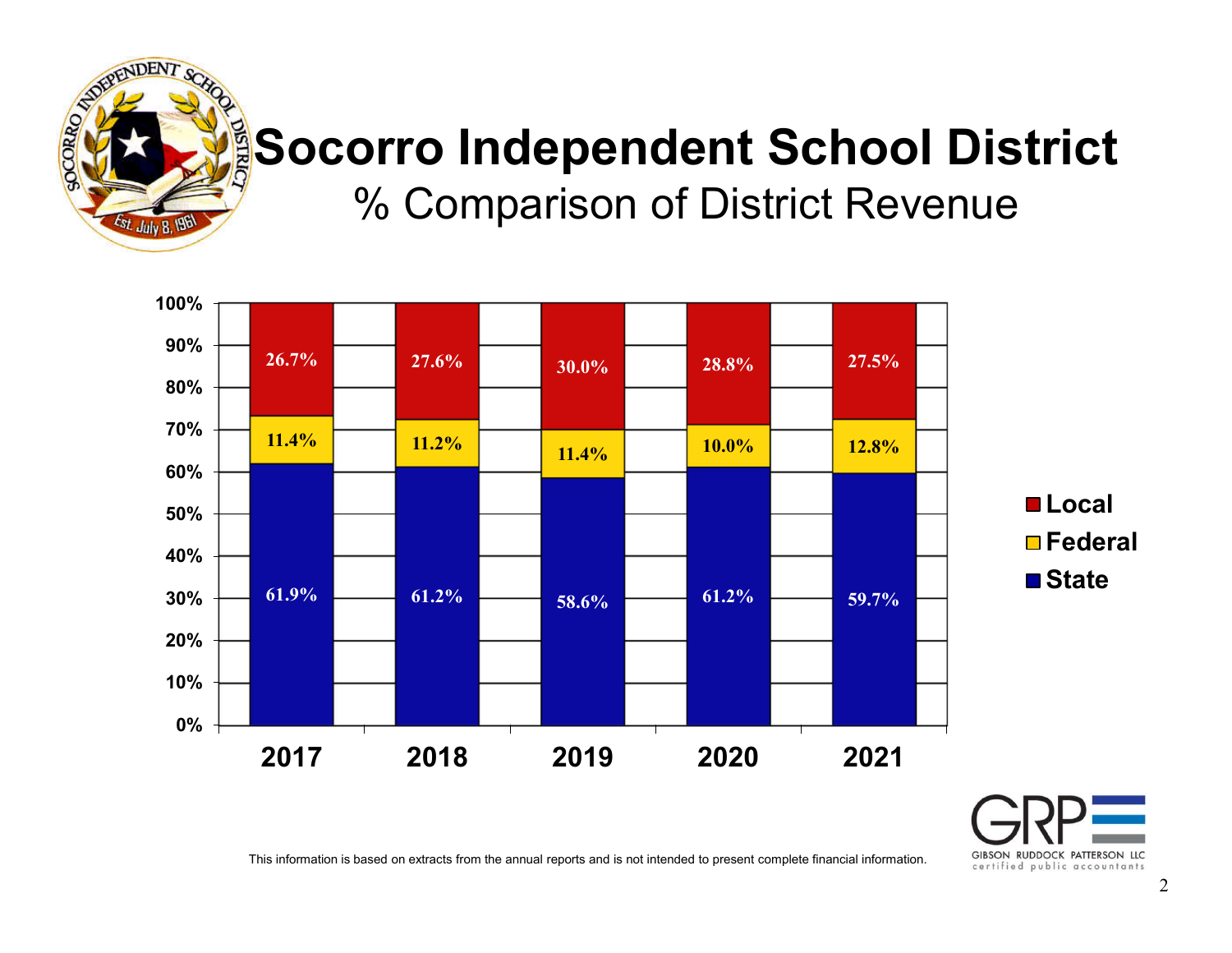

## **Socorro Independent School District** General Fund Expenditures





Graph does not include community services (61) debt service (71/72) and capital outlay (81).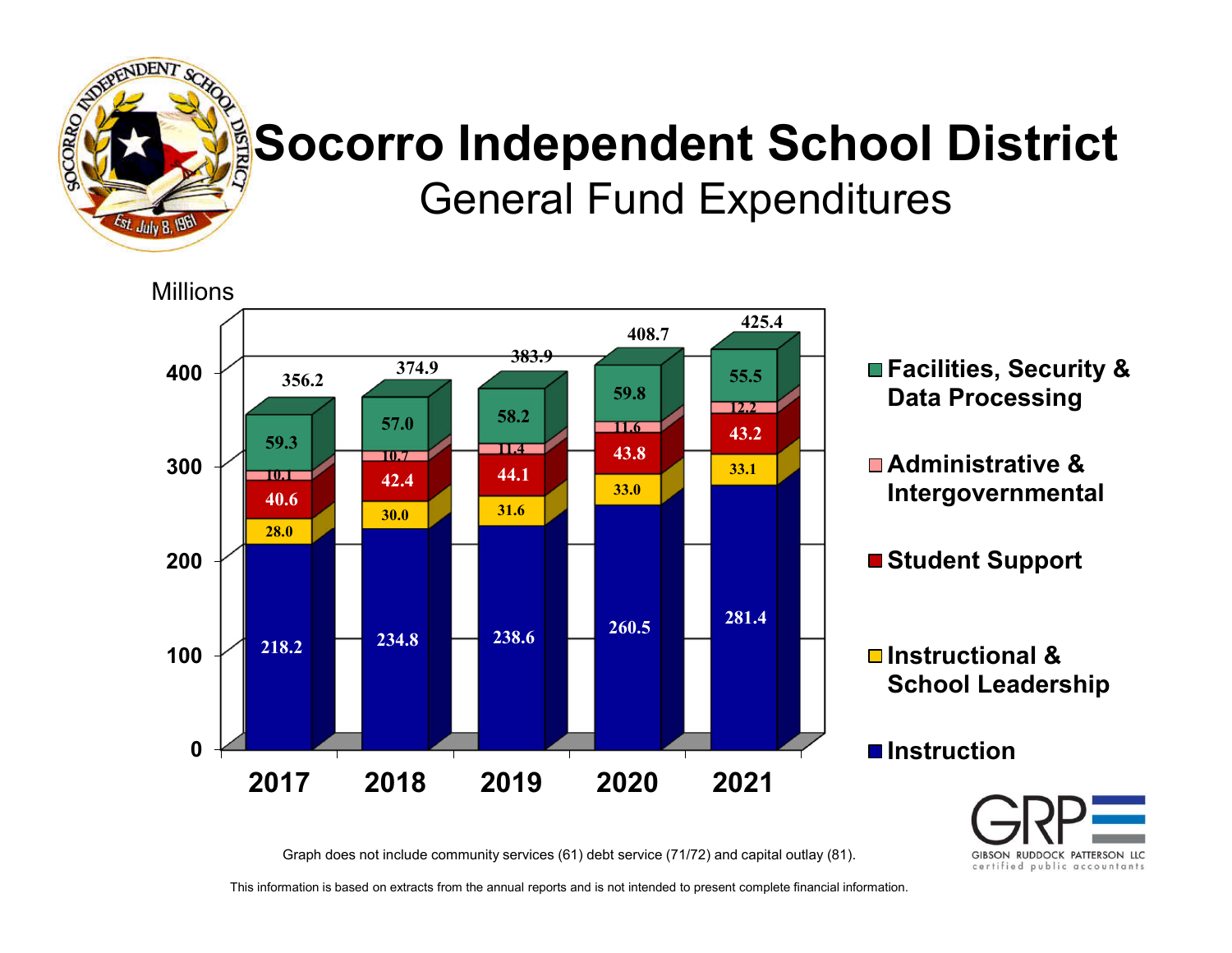

Breakdown of Each Dollar Spent on 2021 General Fund Expenditures\*

**Instruction** includes teachers & aides (salaries, benefits, training, etc) and classroom related supplies & resources.

#### **Instructional & School**

**Leadership** includes the salary, benefits, training, etc of those managing & supervising instructional staff.

**Student Support** includes counselors, social service, health service, transportation, extracurricular.





\*Does not include functions 61, 7x, and 81.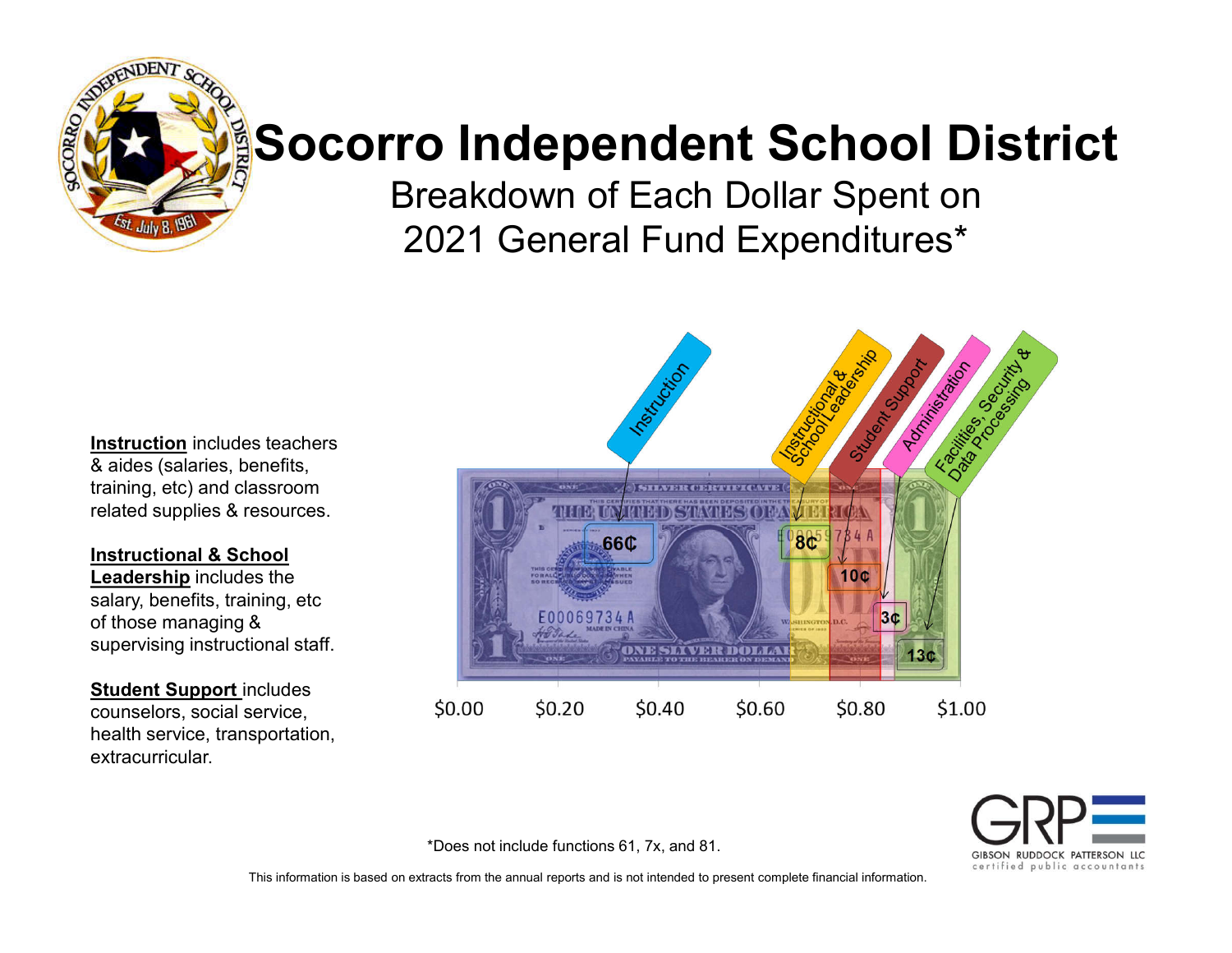

General Fund Per Pupil Expenditures & State Revenue



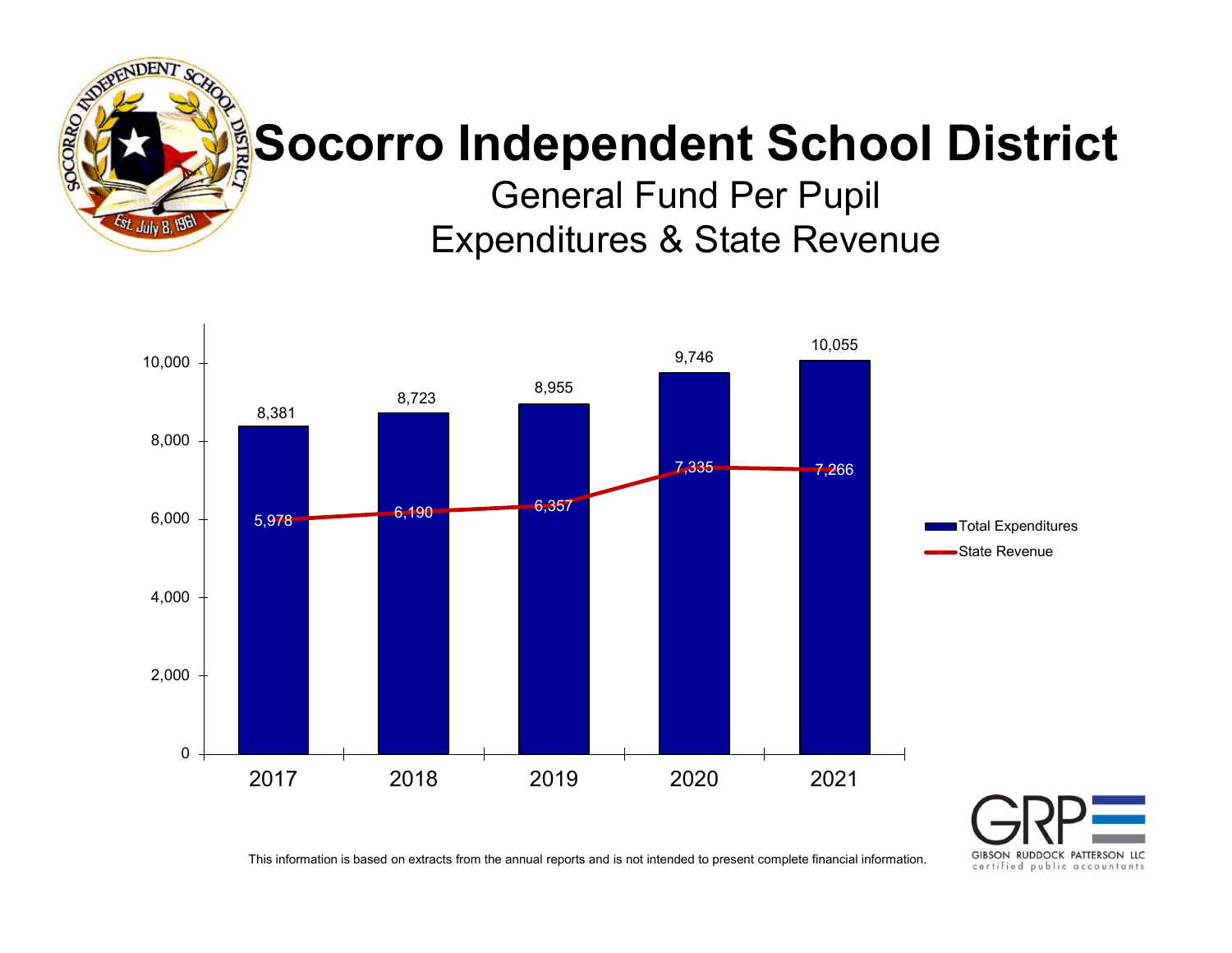

General Fund Balance



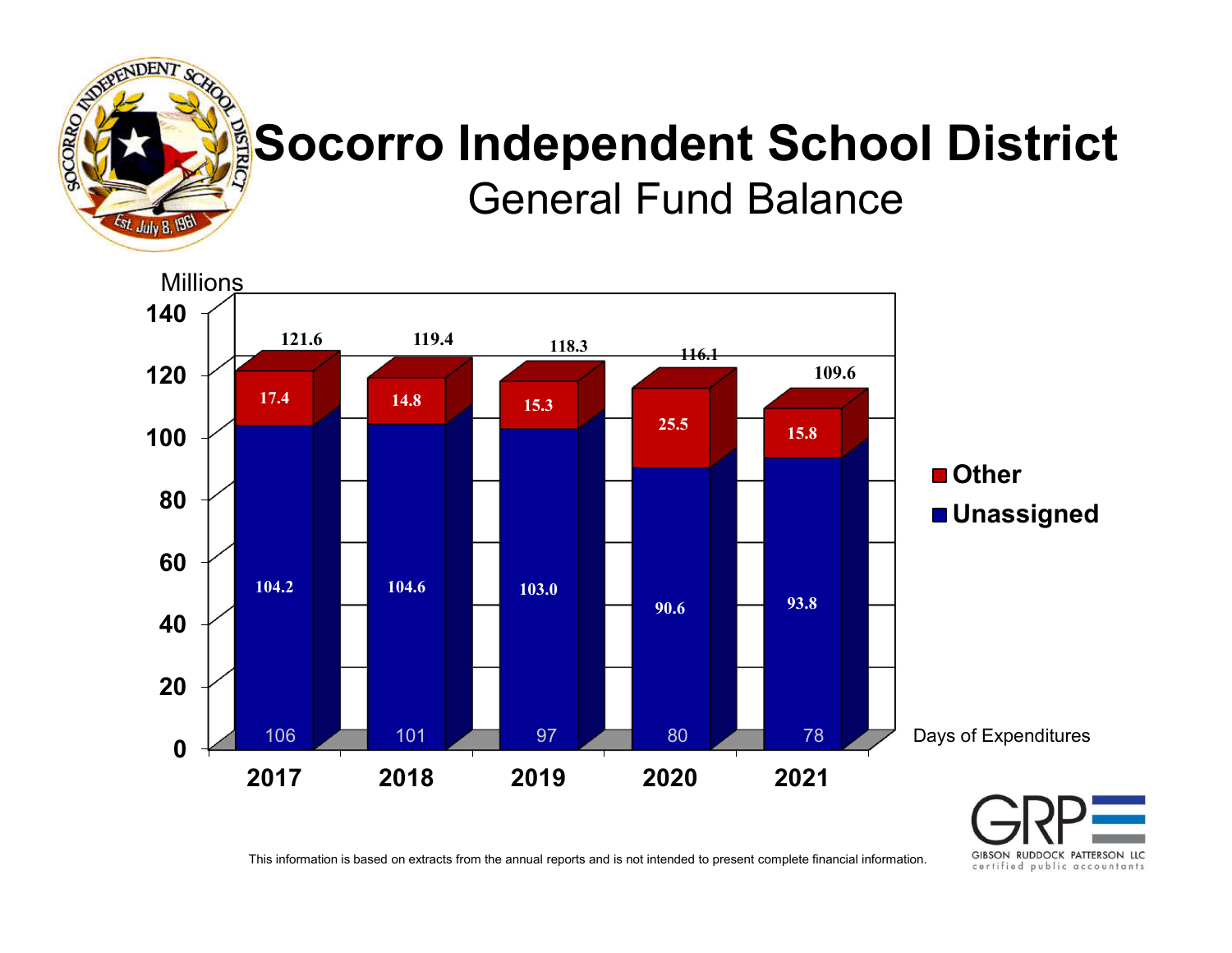

# **Socorro Independent School District** Refined ADA



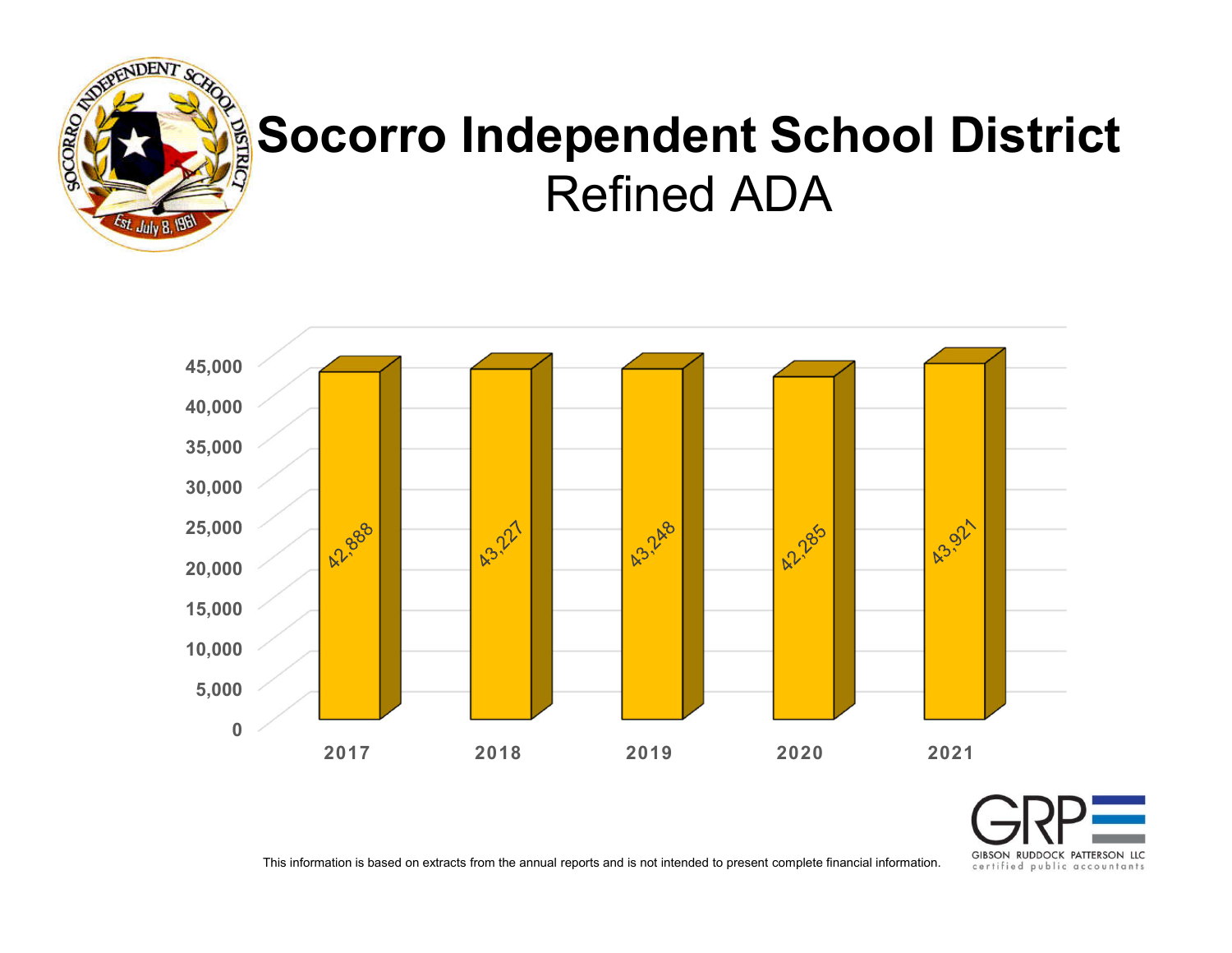

Worker's Compensation Fund



This information is based on extracts from the annual reports, adjusted for prior period adjustments, and is not intended to present complete financial information.

certified public accountants